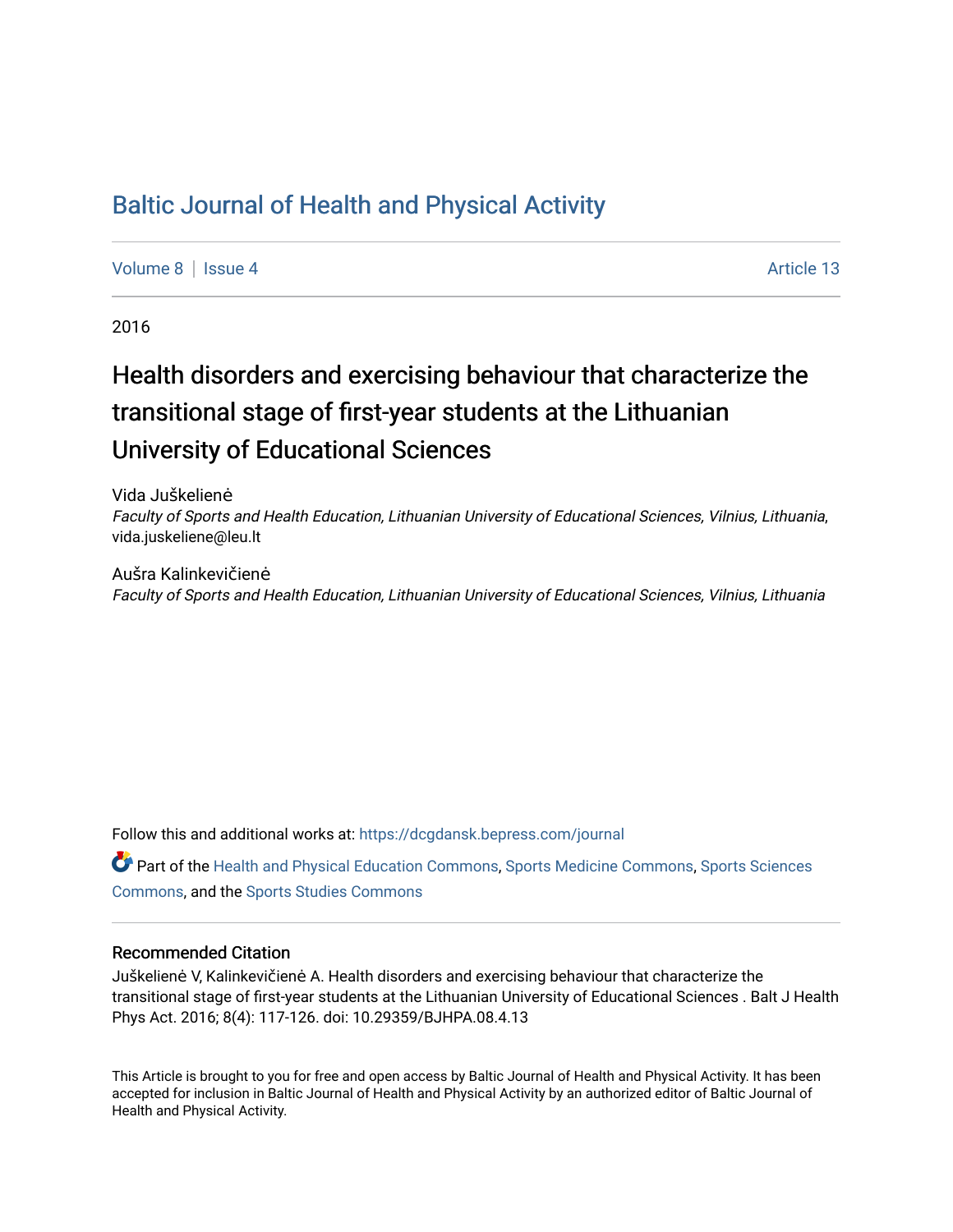**Authors' Contribution: A** Study Design

- **B** Data Collection
- **C** Statistical Analysis
- **D** Data Interpretation
- **E** Manuscript Preparation **F** Literature Search
- **G** Funds Collection

## **Health disorders and exercising behaviour that characterize the transitional stage of first-year students at the Lithuanian University of Educational Sciences**

#### **Vida Juškelienė ABCDEF, Aušra Kalinkevičienė BC**

Faculty of Sports and Health Education, Lithuanian University of Educational Sciences, Vilnius, Lithuania

| abstract                     |                                                                                                                                                                                                                                                                                                                                                                                                                                                                                                                                                                                                                                                                                                                                                                                                                                                           |
|------------------------------|-----------------------------------------------------------------------------------------------------------------------------------------------------------------------------------------------------------------------------------------------------------------------------------------------------------------------------------------------------------------------------------------------------------------------------------------------------------------------------------------------------------------------------------------------------------------------------------------------------------------------------------------------------------------------------------------------------------------------------------------------------------------------------------------------------------------------------------------------------------|
| <b>Background</b>            | Previous studies have revealed high prevalence of students exhibiting unhealthy<br>behaviour, such as insufficient physical activity during their transitional phase from<br>school to university. Research shows that students' health is worse compared to non-<br>student pears. However, health and its determinants in specific subgroups, such as students<br>-future teachers, have remained largely unexplored. In contemporary society, teachers<br>are expected to fulfil the role of health educators regardless of the subject they teach<br>in school. So they may maintain good health potential and develop healthy lifestyle<br>themselves. The present study aims to estimate the health status of first-year students<br>at the Lithuanian University of Educational Sciences and to determine its relation to<br>exercising behaviour. |
| <b>Material/Methods</b>      | The study was based on an anonymous questionnaire with the sample size of 314 students.                                                                                                                                                                                                                                                                                                                                                                                                                                                                                                                                                                                                                                                                                                                                                                   |
| <b>Results</b>               | The survey revealed that 19.4% of the respondents were taken ill 4 times and more with<br>acute diseases, 35.0% experienced frequent health symptoms over one year prior to the<br>study, 34.7% used some medicine over the past half-year period. Headaches, tiredness<br>in the morning, fast fatigue, nervousness, irritability, and sleeplessness were the most<br>prevalent symptoms among them. In the study group 22.3% of the students were<br>insufficiently physically active as reported exercising once or less per week.                                                                                                                                                                                                                                                                                                                     |
| <b>Conclusions</b>           | A relative risk of acute diseases was estimated to be 2.4 times higher for insufficiently<br>physically active students compared to those who exercised at least twice per week.                                                                                                                                                                                                                                                                                                                                                                                                                                                                                                                                                                                                                                                                          |
| Key words                    | University students, self-reported health status, health symptoms, physical activity                                                                                                                                                                                                                                                                                                                                                                                                                                                                                                                                                                                                                                                                                                                                                                      |
| article details              |                                                                                                                                                                                                                                                                                                                                                                                                                                                                                                                                                                                                                                                                                                                                                                                                                                                           |
| <b>Article statistics</b>    | Word count: 3,713; Tables: 3; Figures: 1; References: 26                                                                                                                                                                                                                                                                                                                                                                                                                                                                                                                                                                                                                                                                                                                                                                                                  |
|                              | Received: December 2015; Accepted: September 2016; Published: December 2016                                                                                                                                                                                                                                                                                                                                                                                                                                                                                                                                                                                                                                                                                                                                                                               |
| <b>Full-text PDF:</b>        | http://www.balticsportscience.com                                                                                                                                                                                                                                                                                                                                                                                                                                                                                                                                                                                                                                                                                                                                                                                                                         |
| Copyright                    | © Gdansk University of Physical Education and Sport, Poland                                                                                                                                                                                                                                                                                                                                                                                                                                                                                                                                                                                                                                                                                                                                                                                               |
| Indexation:                  | AGRO, Celdes, CNKI Scholar (China National Knowledge Infrastructure), CNPIEC, De Gruyter - IBR (International<br>Bibliography of Reviews of Scholarly Literature in the Humanities and Social Sciences), De Gruyter - IBZ<br>(International Bibliography of Periodical Literature in the Humanities and Social Sciences), DOAJ, EBSCO - Central<br>& Eastern European Academic Source, EBSCO - SPORTDiscus, EBSCO Discovery Service, Google Scholar, Index<br>Copernicus, J-Gate, Naviga (Softweco, Primo Central (ExLibris), ProQuest - Family Health, ProQuest - Health &<br>Medical Complete, ProQuest - Illustrata: Health Sciences, ProQuest - Nursing & Allied Health Source, Summon<br>(Serials Solutions/ProQuest, TDOne (TDNet), Ulrich's Periodicals Directory/ulrichsweb, WorldCat (OCLC)                                                      |
| <b>Funding:</b>              | This research received no specific grant from any funding agency in the public, commercial, or not-for-profit<br>sectors.                                                                                                                                                                                                                                                                                                                                                                                                                                                                                                                                                                                                                                                                                                                                 |
| <b>Conflict of interest:</b> | Authors have declared that no competing interest exists.                                                                                                                                                                                                                                                                                                                                                                                                                                                                                                                                                                                                                                                                                                                                                                                                  |
| <b>Corresponding author:</b> | Dr Sc Vida Juškelienė, Lithuanian University of Educational Sciences, Faculty of Sports and Health Education,<br>Studenty St. 39, LT-08106 Vilnius, Lithuania; tel.: +370 5 275 21 96; fax: + 370 5 260 77 48;<br>e-mail: vida.juskeliene@leu.lt                                                                                                                                                                                                                                                                                                                                                                                                                                                                                                                                                                                                          |
| <b>Open Access License:</b>  | This is an open access article distributed under the terms of the Creative Commons Attribution-Non-commercial<br>4.0 International (http://creativecommons.org/licenses/by-nc/4.0/), which permits use, distribution, and<br>reproduction in any medium, provided the original work is properly cited, the use is non-commercial and is<br>otherwise in compliance with the license.                                                                                                                                                                                                                                                                                                                                                                                                                                                                      |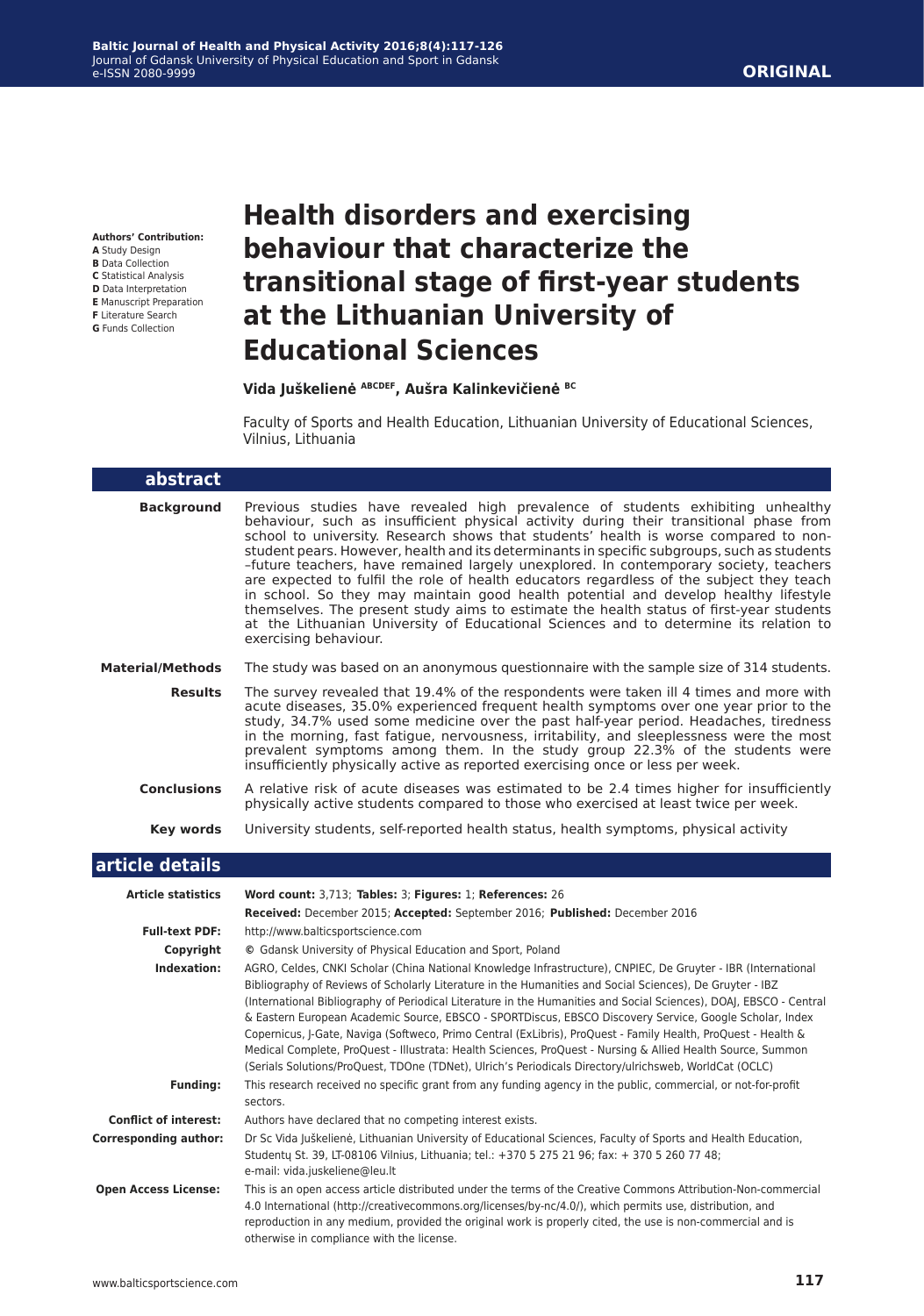## **introduction**

Little is known about health and its determinants specific to students' population subgroups, such as students – future teachers. Students from teachers' training programs are future leaders and decision-makers concerning not only the subject they teach in school but also implementation of health education programs. Their responsibility relates to creating health potential, development of health literacy, and setting the standards of healthy lifestyle for their schoolchildren.

For young adults in higher education, the transition from school to university is an important phase. Changing social networks and environments as well as increased freedom from parental control can have a strong effect on health behaviours [1]. While university students have increased control over their lifestyles, they may not necessarily develop behaviour like regular physical activity and achieve best results for their health [2]. The transition into the university environment can potentially offer new 'cues to action' and different social norms that can influence the individual's readiness for behaviour change. It was found that a large number of students start using alcohol [3], do not eat enough fruits and vegetables [4], and do not exercise enough [5].

Insufficient physical activity is a serious health concern among university students, as numerous studies demonstrate high prevalence of sedentary behaviour among them. Survey that analysed nineteen primary studies (published 1985–2001) representing a total of 35,747 students (20,179 women and 15,568 men) from a total of 27 countries (Australia, Canada, China, Germany, Nigeria, the United States, and 21 European countries) [6] revealed that more than half of university students in the United States and Canada are not active enough to gain health benefits. The author concludes that women are among the least active students, and students living off-campus are more active than those living on-campus. Haase et al. have explored leisure-time physical activity in university students from 23 countries [5]. They found that the prevalence of physical inactivity varied with cultural and economic factors, averaging 23% (in North-Western Europe and the United States), 30% (in Central and Eastern Europe), 39% (Mediterranean), 42% (Pacific Asian), and 44% (developing countries). Leisure-time physical activity was related to cultural factors and the stage of national economic development. The relationship between health beliefs and behaviour was pointed out. In a Croatian study authors have also shown a high prevalence of insufficient physical activity among university students and its association with female gender, students enrolled in lower years of study, students originating from smaller communities, smokers, and students with a poorer general health status [7].

Good health is the prerequisite of successful studies at the university; however, the relevant research has consistently shown that students' health is an increasing public health concern in different countries. In a UK student's survey, health was measured by the prevalence of longstanding illness and by the SF-36 health status measurement tool [8]. The results were compared with equivalent data for 18- to 34-year-olds in the local population and also with two national surveys. More than one-third of the respondents reported a long-standing illness, a higher prevalence than in all studies compared. Students scored significantly worse than their peers in the local population on all eight SF-36 dimensions.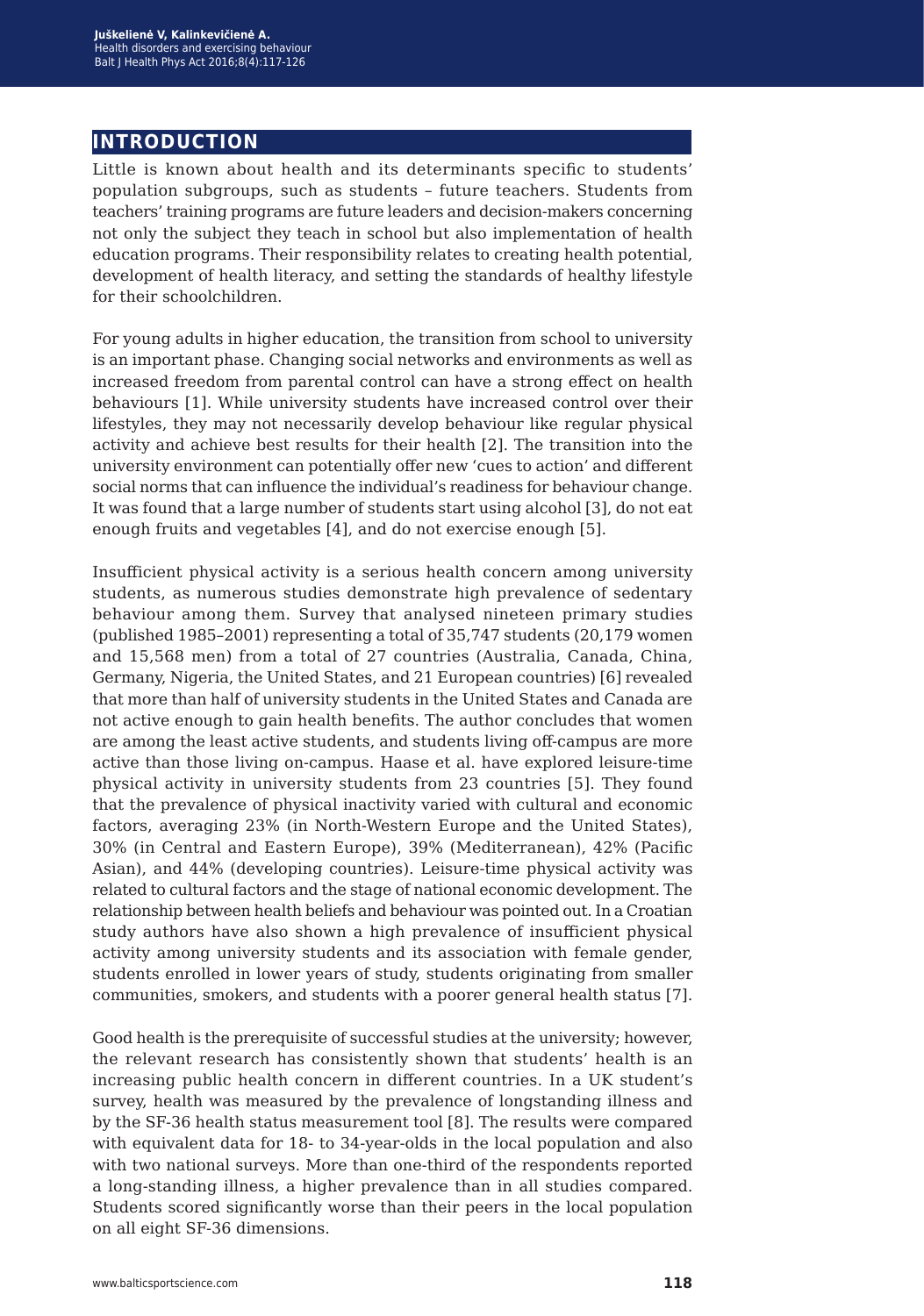The transition to university is associated with notable declines in the quality of life and psychological well-being among students. An Australian study [9] has shown higher levels of stress, anxiety and negative mood among firstyear students compared to their non-academic pears. Furthermore, it was found that these scores are typically greater than those of the general adult population [10]. A pilot study of American pharmacy students has revealed higher physical health scores than the population averages [11]. The authors of the study state that if trends of physical inactivity persist, physical health issues may become apparent in the long term. A Hungarian study [12] has investigated the self-reported health status, lifestyle and financial standing of the university students. One third of the respondents reported some health symptoms. The students' overall well-being was associated with eating habits, sleeping and physical activity. The authors emphasised the need to involve health-promoting education programs in the curriculum of all faculties, and to improve the university health service.

In the practical approach, it is important to provide evidence and to offer progressive development for the beneficial impact of health promoting measures at university, such as courses in Physical Education and Health Education. During the last decade physical education and sport activities in Lithuanian universities experienced major changes, as shown in a national survey [13]. This process is related to the adjustments to the EU standards and legal regulations of studies, also other processes taking place at universities. Ten years ago Physical Education was an obligatory subject at all universities. Now, however, despite the fact that universities offer a variety of sport possibilities (mostly not for credit points), students' motivation to participate in organized sport activities has decreased. The survey also elicited that students' health, physical fitness, knowledge and an ability to exercise independently are insufficient. This attitude is supported by an American study [14] suggesting that the field of Health Education and well-trained health educators may positively influence the overall health status of college students.

*Research aim* was to estimate the health status of first-year students at the Lithuanian University of Educational Sciences, an initial teacher training institution, using self-reported measures, and to determine its relation with exercising behaviour.

## **material and methods**

The study population consisted of first-year full-time students from the Lithuanian University of Educational Sciences from 20 teachers' training study programs, faculties of Education, Science and Technology, History, Philology, Lithuanian Philology, Social Sciences, Sport and Health Education. The sample size was 314 persons aged 18-23 yrs with the mean age of  $19.35 \pm 1.02$  yrs; 38.2% (120) males and 61.8% (194) females; 67.5% (212) originated from big cities 18.8% (59) from small cities and 13.7% (43) from villages.

The study was based on an anonymous questionnaire. Students' health and exercising behaviour was evaluated using HBSC (Health Behaviour in School-Aged Children) questionnaire [15]. HBSC evaluation was used to ensure comparability of the results for young adults with schoolchildren during their transition from school into higher education. The response rate, i.e.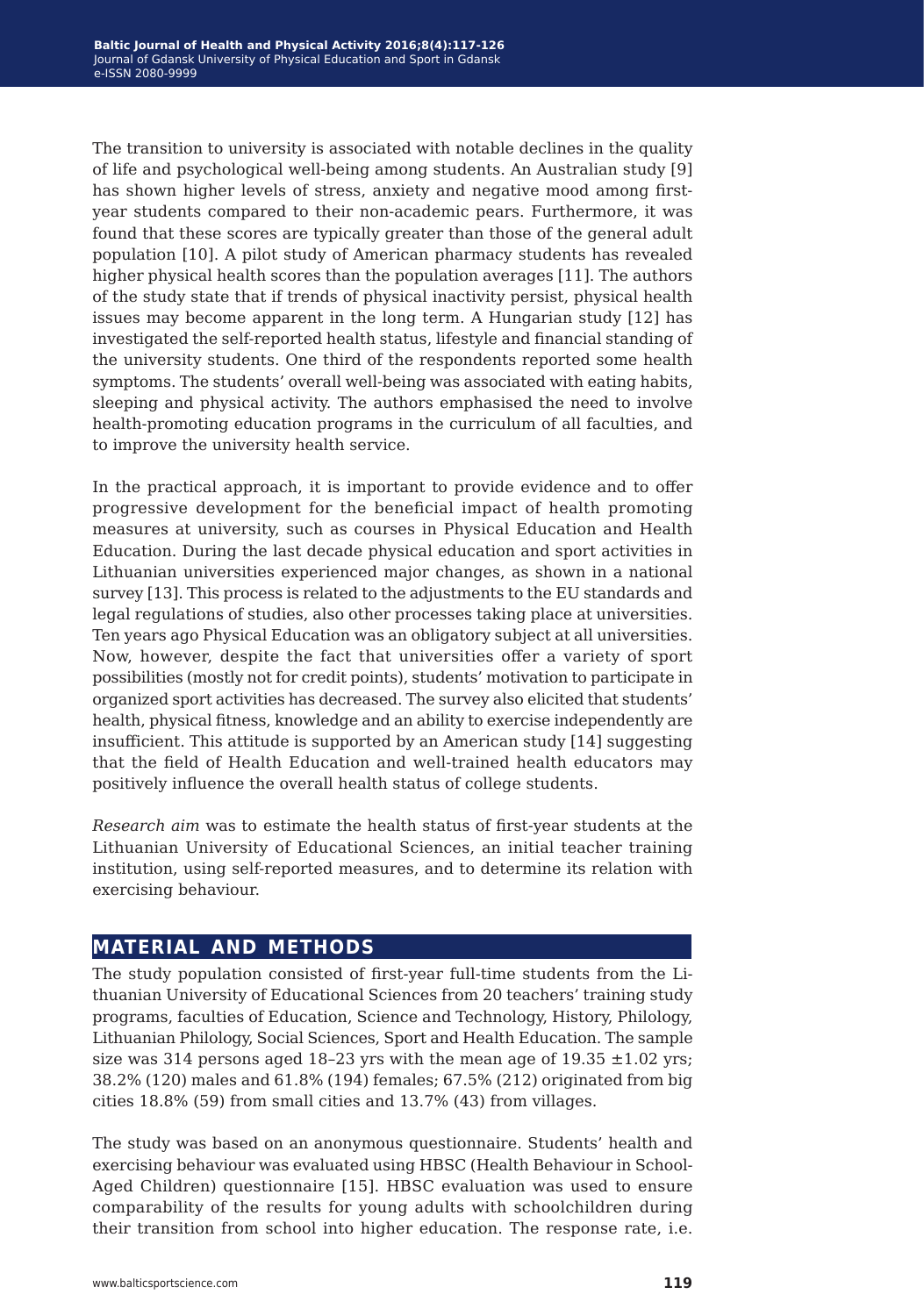percentage of students who voluntarily filled out the questionnaire during Health education lectures where questionnaires were distributed, was 95%. Students indicated all acute diseases that appeared during the last year prior to the study. Incidence of acute diseases was estimated calculating all the episodes of diseases that a subject pointed out. All acute diseases (respiratory, gastrointestinal, urinary and general infectious diseases) were included. Two levels were made calculating the number of times the respondent had been ill (0–3 times, and 4 and more times). The first group was considered to have good immune reactivity; the second one was a frequent morbidity group. Students also pointed out chronic diseases that they were diagnosed with and indicated a particular chronic condition (asthma, bronchitis, chronic pneumonia, diabetes, heart diseases, and disorders in endocrine, nervous, blood, muscle-bone, and urogenital systems).

In the questionnaire respondents pointed out the symptoms and ailments, and also their frequency during the last half-year. Considering health ailments (headaches, vertigo, irritability, nervousness, fast fatigue, weakness, sleeplessness, stomach ache, bad appetite, and tiredness in the morning) and their frequency, groups were formed. The group with frequently repeated symptoms comprised the cases when a student reported at least one symptom twice a week or more frequently. The other cases formed the group with lower prevalence of symptoms.

The respondents were also asked to answer questions about the kind of medicines and how often during the last 6 months they used them for headache, stomach-ache, cold symptoms, as well as the intake of antibiotics, medication for nervous tension and sedatives.

Leisure time physical activity (PA) was measured using the item: "How often do you usually exercise so much that you get out of breath and sweat"? Students selected the answer from given alternatives: "every day", "4–6 times a week", "2–3 times a week", "once a week", "once a month" "less than once a month"and "never". In the analysis all responses were divided into two categories: "at least twice a week" and "sometimes or almost never".

Statistical analysis was performed using SPSS statistical packet (version 16). To assess contingency tables,  $\mathbf{x}^2$ -test was used. A 99% significance level was employed in the analysis. To establish the impact of insufficient physical activity on the health status, the odds ratio (OR) with confidence intervals (CI) was estimated [16]. The OR reflects the relative risk of a health disorder at certain exposure level in comparison with the reference category of exposure.

### **results**

In the studied group, 29.0% of the students reported having one or more chronic diseases. Most prevalent was short-sightedness (17.8%), scoliosis (1.8%), heart-diseases (2.2%), and asthma (0.9%). There were several cases of diabetes, diseases of the endocrine system, the digestive system, and arthritis.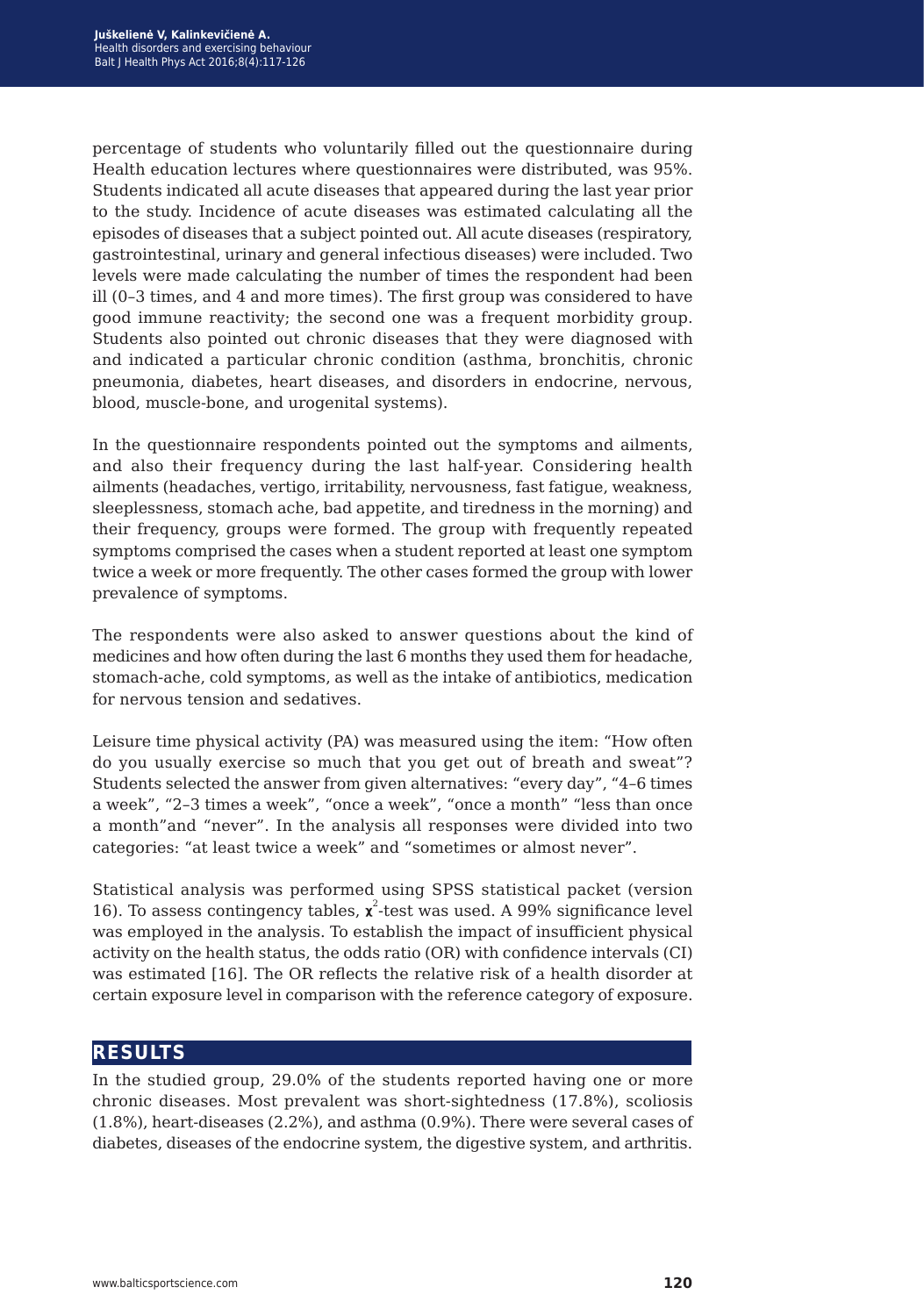Figure 1 presents the prevalence of different health symptoms among university students. Women had a higher prevalence of symptoms compared to men; gender differences were statistically significant almost for all variables and p values ranged from 0.03 to 0.0001. No significant difference was found for bad appetite and sleeplessness.



Fig. 1. Prevalence of health symptoms (%) among the students by gender (frequency of the symptom – at least once per week)

The distribution of students' health indicators is presented in Table 1. The study revealed that one fifth of the studied population were taken ill with acute diseases 4 and more times during the year prior to the study; the ratio of women/men was 23.7% vs 12.5%,  $\mathbf{x}^2 = 5.9$   $p = 0.015$ . No statistically significant difference was found regarding their place of residence or the faculty in which they studied.

It was determined that one third of the study population experienced frequent health symptoms (Table 1); the ratio of women/men was 39.2% vs 28.3%,  $\mathbf{x}^2 = 3.8 \ p = 0.04$ . Differences between the study programs were found. Given the average of the prevalence of frequent symptoms in the whole group of 35.0%, students from the study programs such as Sport and Health Education showed the lowest prevalence, respectively 21.8% and 22.2%. Students from other study programs and coming from the faculties of Science and Technology, History and Philology demonstrated higher prevalence of frequent health symptoms, respectively 47.1%, 45.0% and 44.1%.

Analysing students' responses regarding the use of medicine, we found that in the whole group during the last 6 month 48.7% of them at least once used medicine for headache (23.6% of them used medicine 3 times and more), 47.1% for cold symptoms, 22.3% antibiotics, 37.3% used medicines for stomach-ache, 8.9% for nervous tension, 8,9% sedatives. Table 1 demonstrates the rate of students' used of medicines at least once during 6 months prior to the study. In the whole group two thirds used some medicine; the ratio of women/men was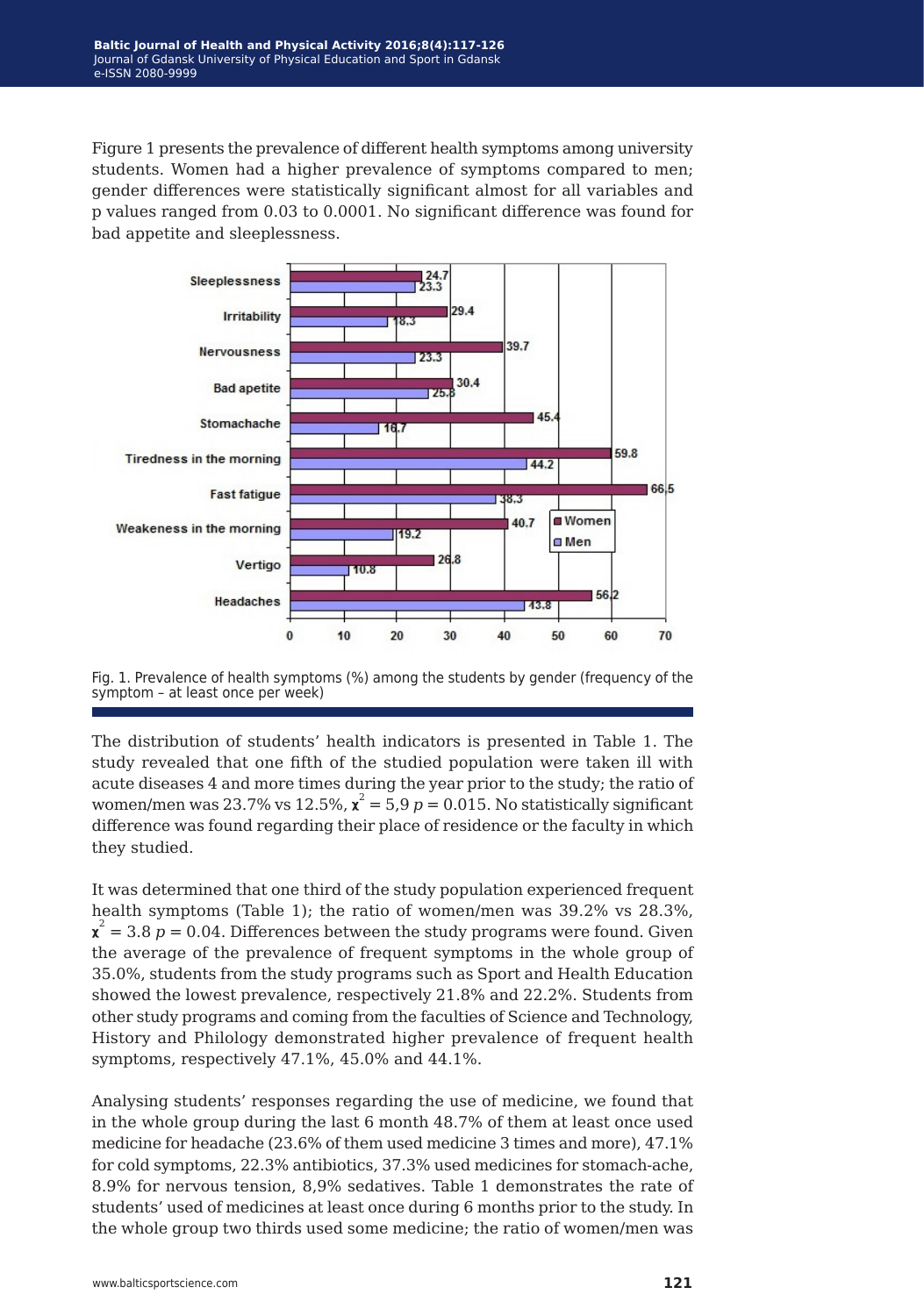75.8% vs 48.3%,  $\mathbf{x}^2 = 24.6 \ p = 0.0001$ . There were differences by the faculty: the highest number of those who did not use any medicine during the half-year was found in the faculty of Sports and Health Education (32.3%), and lowest number in the faculties of Education (16.8%), Science and Technology (13.6%), Lithuanian Philology (9.3%), History (6.8%), and Social Sciences (3.7%).

In the whole study population 22.3% were insufficiently active, as they reported exercising once or less per week (Table 2). Other respondents matched a higher PA level, as they reported exercising at least twice a week so as to sweat out and to increase the breathing rate. The highest number of insufficiently active students was found in the faculties of Science and Technology (32.5%), History (30.0%), Philology (28.9%), and Social Sciences (27.8%). The students' place residence showed a significant relationship with PA. Respondents from small cities and villages were more likely to report insufficient PA compared to those coming from big cities; the ratio of inactive students respectively was 30.4% and 9.2%,  $\chi^2$ =12.6,  $p = 0.001$ .

Incidence of acute diseases was significantly associated with the PA level (Table 3). The relative risk of acute diseases among insufficiently physically active students was 2.4 times higher compared to those who exercised at least twice per week. As can be seen, there is a tendency that the relative risk of frequent psychosomatic symptoms was 1.4 times higher for students who exercise once or less per week; however, the relationship is insignificant.

|                                                               | Men<br>$n = 120$ | Women<br>$n = 194$ | Total<br>$n = 314$ |
|---------------------------------------------------------------|------------------|--------------------|--------------------|
| Incidence of acute diseases                                   |                  |                    |                    |
| Were ill 4 and more times                                     | 12.5             | 23.7               | 19.4               |
| Weren't ill or were ill up to 3 times                         | 87.5             | 76.3               | 80.6               |
| Frequent health symptoms                                      |                  |                    |                    |
| At least one symptom two times per week or more<br>frequently | 28.3             | 39.2               | 35.0               |
| Lower prevalence of symptoms                                  | 71.7             | 60.8               | 65.0               |
| Use of medicine at last 6 month                               |                  |                    |                    |
| Yes                                                           | 48.3             | 75.8               | 65.3               |
| No                                                            | 51.7             | 24.2               | 34.7               |

Table 1. Distribution of the students' health indicators by gender (%)

#### Table 2. Distribution of students with different PA level by gender and residence place

| Reported exercising level per week |                     | At least 2 times a week | One time or less per week | Chi-square test |  |
|------------------------------------|---------------------|-------------------------|---------------------------|-----------------|--|
|                                    | Men                 | 109 (90.8%)             | 11 (9.2%)                 | $\chi^2$ = 19.3 |  |
| Sex                                | Women               | 135 (69.6%)             | 59 (30.4%)                | $p=0.0001$      |  |
| Native<br>residence                | City                | 177 (83.5%)             | 35 (16.5%)                | $X^2 = 12.6$    |  |
| place                              | Small town, village | 67 (65.7%)              | 35 (34.3%)                | $p=0.001$       |  |
| Total                              |                     | 244 (77.7%)             | 70 (22.3%)                | 314 (100%)      |  |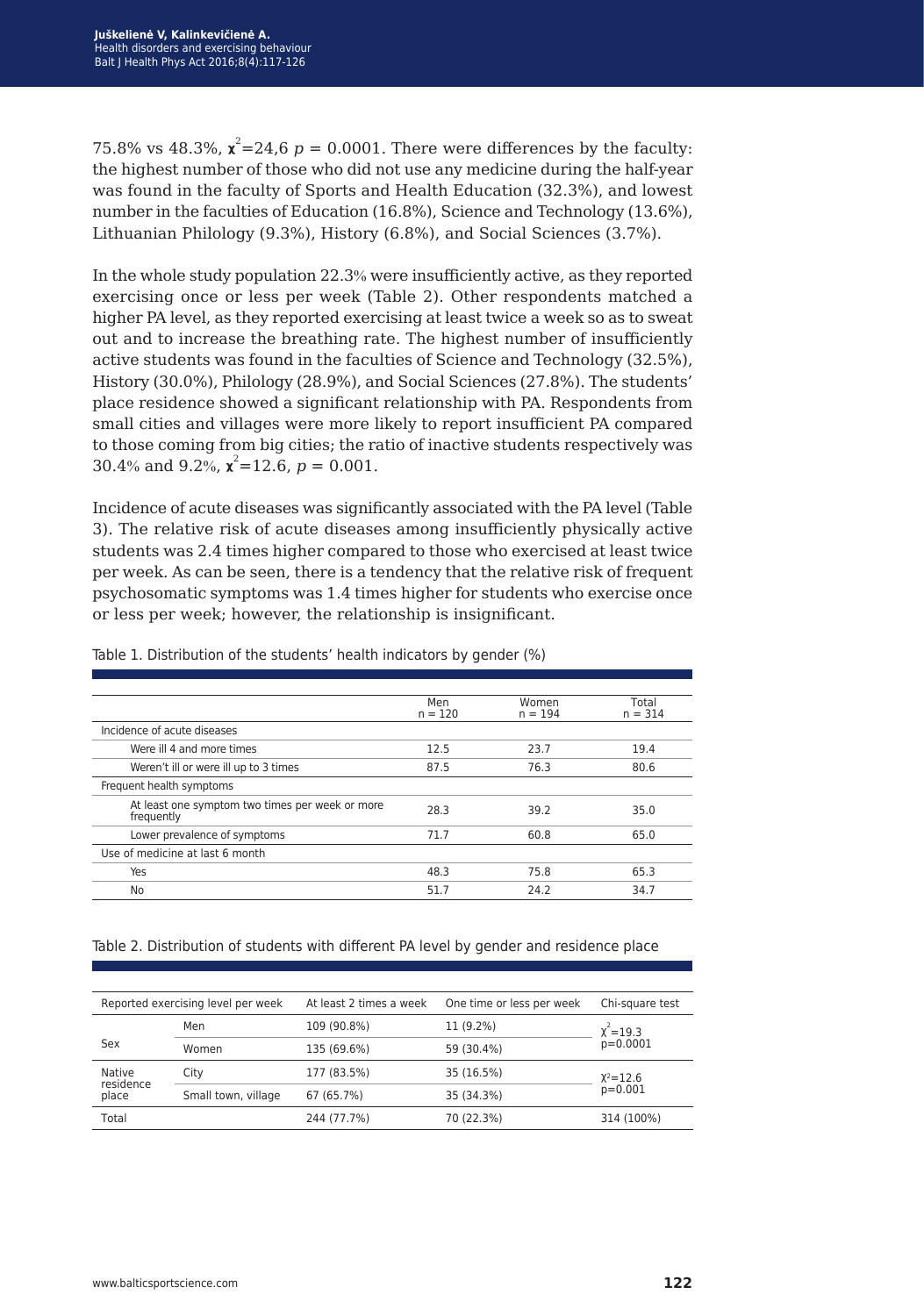| Exercising<br>behaviour        | Incidence of acute diseases                 |                                 |                            | Frequent health symptoms              |                                                                        |                       |
|--------------------------------|---------------------------------------------|---------------------------------|----------------------------|---------------------------------------|------------------------------------------------------------------------|-----------------------|
|                                | Weren't ill or<br>were ill up<br>to 3 times | Were ill 4<br>and more<br>times | 0 <sub>R</sub><br>(95% CI) | Lower<br>prevalence<br>of<br>symptoms | At least one<br>symptom two<br>times per<br>week or more<br>frequently | <b>OR</b><br>(95% CI) |
| At least two times<br>per week | 205 (84.0%)                                 | 48 (68.6%)                      | 1                          | 163 (66.8%)                           | 41(58.6%)                                                              |                       |
| One time or less<br>per week   | 39 (16.0%)                                  | 22 (31.4%)                      | $2.4*$ (1.31-4.43)         | 81 (33.2%)                            | 29 (41.4%)                                                             | 1.4 (0.83-2.46)       |

Table 3. Relative risk of health disorders by exercising behaviour

### **discussion**

Assessing the health potential of first-year students, it was determined that frequent acute morbidity was characteristic of one fifth of them; one third experienced frequent health symptoms, and two thirds used some medicines during the previous half of the year. Headaches, tiredness in the morning, fast fatigue, nervousness, irritability, sleeplessness were the most prevalent symptoms among first-year students. The health status of university students has been examined in the set of previous studies, but the results could hardly be compared with those in the recent study due to different study group's selection criteria, and different study methods; nevertheless, they demonstrate similar tendencies. Shaikh et al. found that stress, depression, fatigue, insomnia, and problems with a diet are common among students living in university residences in France [17]. The Cross-National Student Health Survey in universities in Germany, Bulgaria, and Poland that assessed physical and psychological health [18] emphasized that psychosomatic complaints were the most important indicators in forming a rating frame for student's self-rated health status. No correlation with the country was found. Psychosomatic complaints covered such symptoms as stomach trouble/ heartburn, back pain, fatigue, breathing difficulties, trembling hands, rapid heartbeat, sleep disorders/insomnia, difficulties concentrating, depressive mood, lack of appetite, nervousness/anxiety, fear/phobia and others. Higher physical activity in the study was associated with better health.

By comparing the results of the present study with the results from the study with a sample of Lithuanian schoolchildren aged 16-19 years graduating from secondary schools, and assessed by the same method, we found that the percentage of university students and the percentage of schoolchildren who were taken ill with acute diseases 4 times and more during the year prior to the study is similar, respectively 19.4% and 16.1%. The percentages of frequent health symptoms in both studies are different, respectively 35.0% and 73.3% [19]. High prevalence of the symptoms in late adolescence was related to the factor regarding how schoolchildren respond to stressful situations that occurs due to big learning loads during preparation to school leaving examinations. Concerning chronic diseases, the percentage in the students' group is slightly higher (29.0%) compared to the schoolchildren (21.7%). Yet both study results cannot be directly compared, as the findings of the present study are targeted only at a small social group, students - future teachers, and cannot be considered nationally representative. Nevertheless, we can assume that high prevalence of psychosomatic symptoms in adolescence could be the predictor of chronic conditions in their adulthood.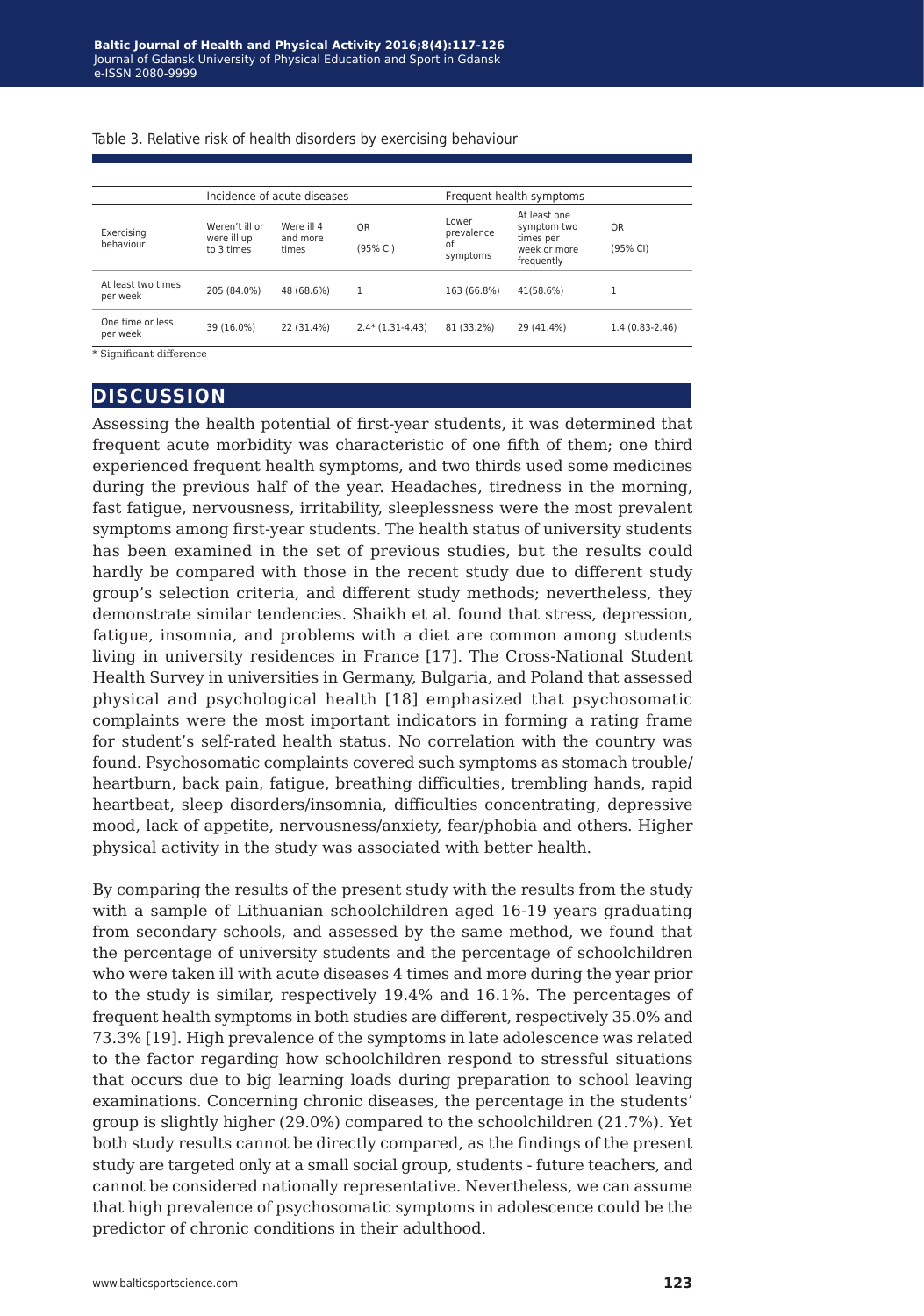The present study revealed that insufficient physical activity is characteristic of future teachers' lifestyle, as almost every fourth student reported exercising once per week or less so as to sweat out and to increase the breaching rate. Lack of physical activity increasingly becomes part of students' lifestyle all over the world, in particular among women. Other studies have also demonstrated a high percentage of insufficiently active students, which varied depending on study methods. A study of a cohort of German first-year university students showed that 16.0% had zero exercise minutes per week [1]. Men spent more minutes per week exercising than women. Physical activity of 59.5% of the students failed to reach the criterion of exercising vigorously three times a week for a minimum of 20 min. Leslie et al. found that among Australian college students 47% of females and 32% of males were insufficiently active [20]. For females, the significant independent predictors of being insufficiently active were lower social support from family and friends, lower enjoyment of activity, and not working. For males, predictors were lower social support from family and friends, lower enjoyment of activity, and being older. Irish research, which focuses on physical activity among college students aged 18–22, revealed that a significantly higher percentage of males reported participation in organized physical activity/sport (male 57.8%, female 27.5%), whereas females were more likely to participate in unorganized physical activity (female 74%, male 56.8%) [21]. Barriers to physical activity were elements associated with college life (e.g., lack of time, coursework) as well as lack of interest. The present study was not looking at the factors that may influence students' physical activity. Though, we believe that students' lifestyle habits were acquired during their childhood and adolescence. This assumption is premised on the data showing significant differences in physical activity between the students' specialities. There were zero cases with low physical activity among firstyear students coming from the study programs such as Physical Education and Ethics and Health Education. Despite the fact that no physical tests were performed entering the university, it is likely that students develop healthier lifestyles compared to those who choose more "academic" specialities (science, technology, history, etc.). Coming from a small city or a village was significantly associated with lower physical activity in our study. The same finding was established in European HBSC (Health Behaviour in School-Aged Children) survey among Lithuanian 11-, 13-, 15-year-old schoolchildren: urban pupils in comparison to rural peers had 1.5 times higher possibility to maintain a proper physical activity level [22].

There is increasing concern that insufficient physical activity causes worse health potential among students. Steven et al. investigated vigorous physical activity, psychological well-being, and self-reported illness during transition to first-year university life in a sample of 175 Canadian undergraduates [23]. Participants completed retrospective measures assessing vigorous physical activity, upper respiratory infections illness (URI), doctor visits, as well as measures of psychological well-being. Based on nationally recommended standards, 61% of students in this study reported engaging in adequate levels of vigorous activity, and there were no differences in URIs between sufficiently and insufficiently active students. This finding is converse to the results of the present study. Our study has not tended to focus on URI only; we included all episodes of acute diseases over one-year period prior to the study, although URI were most prevalent among them. However, in Steven's study insufficiently active students scored lower on psychological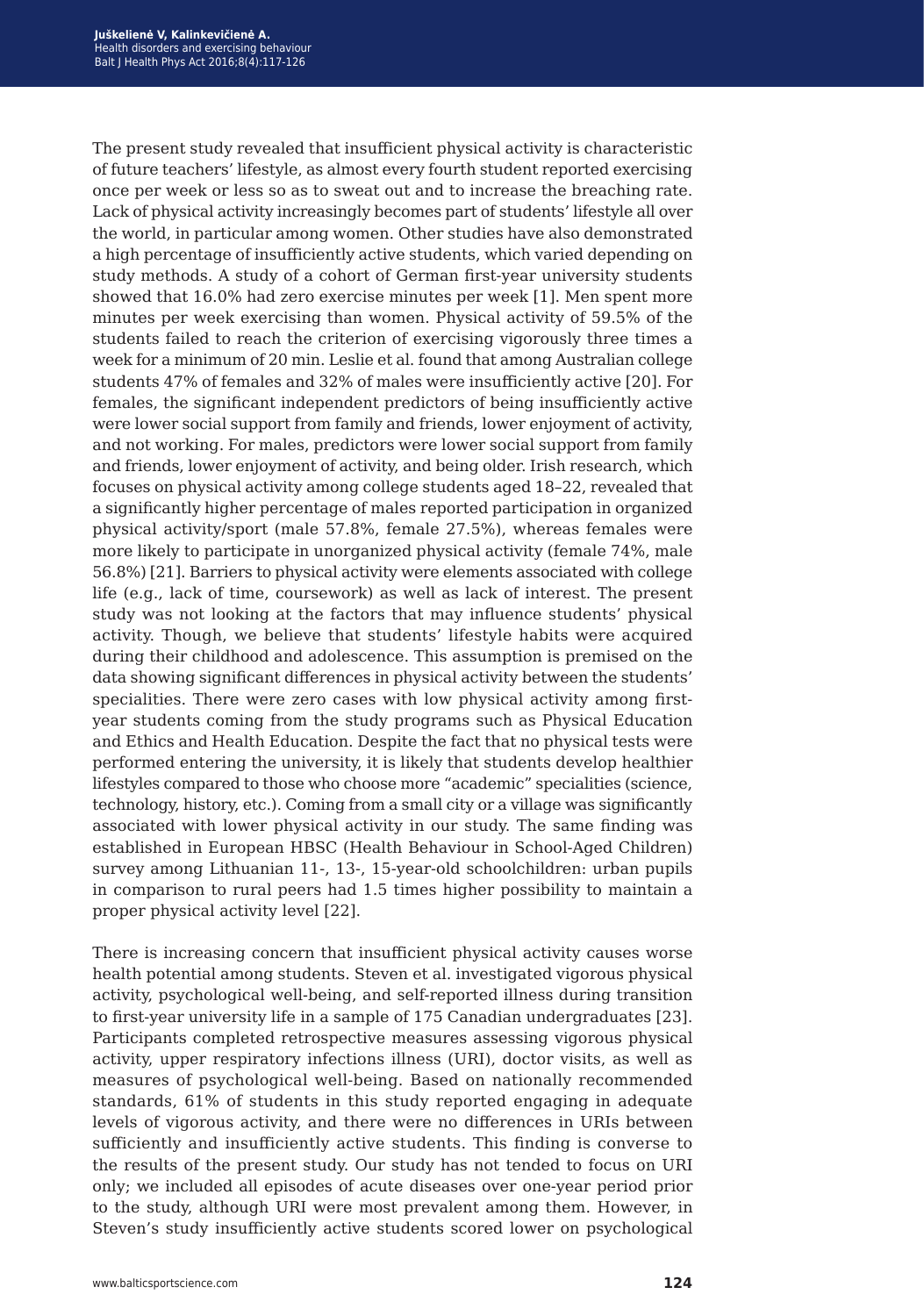well-being and were twice as likely to have consulted a physician regarding an illness compared with sufficiently active students. Shaikh et al. explains the contexts why the students' overall health suffers [17]. Students living in university residences experience frail living conditions, being away from their homes and families, the stress of studies, a bizarre routine, and absence of readily available guidance. A qualitative study conducted in five university residences in France demonstrated that stress, depression, fatigue, insomnia, and problems with diet were common. Financial problems, too much to study, and relationship break-ups were found to be important impact factors. It was also elicited that students generally sought advice about their health problems among peers and consumed medicines without prescription.

Considering practical implication of the study results, there is an obvious need of interventions in university setting. Physical Education is not in the structure of ECTS courses at the Lithuanian University of Educational Sciences any more. Despite that all students have a possibility of taking optional sport courses or choosing some sportive leisure activities at the university. The prevalence of sedentary behaviour among those whose studies are not related to physical activity is high. As other authors state, the university environment has a unique opportunity to provide options for young people to take up new activities and learn skills that will enable them to be lifelong adherers [20]. Teacher education helps to shape teachers' identities as educators of the whole person as well as their role as subject experts [24]. Exercising behaviour is influenced by environmental, social, personal, cognitive, and physiological factors of physical activity [25, 26]. Other spheres of influence include the environmental context: institutional factors (rules, regulations, policies and informal structures, which may constrain or promote recommended behaviour), community factors (social networks and norms, or standards, which exist formally or informally among individuals, groups and organizations), and public policy (local and state policies, laws that regulate or support healthy actions). Summarizing the considerations of the studies mentioned above, a compulsory Physical Education course in the teacher training study curriculum is probably a more fitting measure of the intervention for this target group.

## **conclusions**

1. High prevalence of health disorders during the transitional stage of firstyear students was found: frequent acute morbidly was characteristic of every fifth student; one third of them experienced at least one health symptom twice a week or more frequently.

2. One fifth of the study population were found to be insufficiently active, as they reported exercising once or less per week.

3. Sedentary lifestyles increase a risk of frequent acute morbidity; its relative risk for students who exercise once or less per week is 2.4 times higher compared to those who exercise more often.